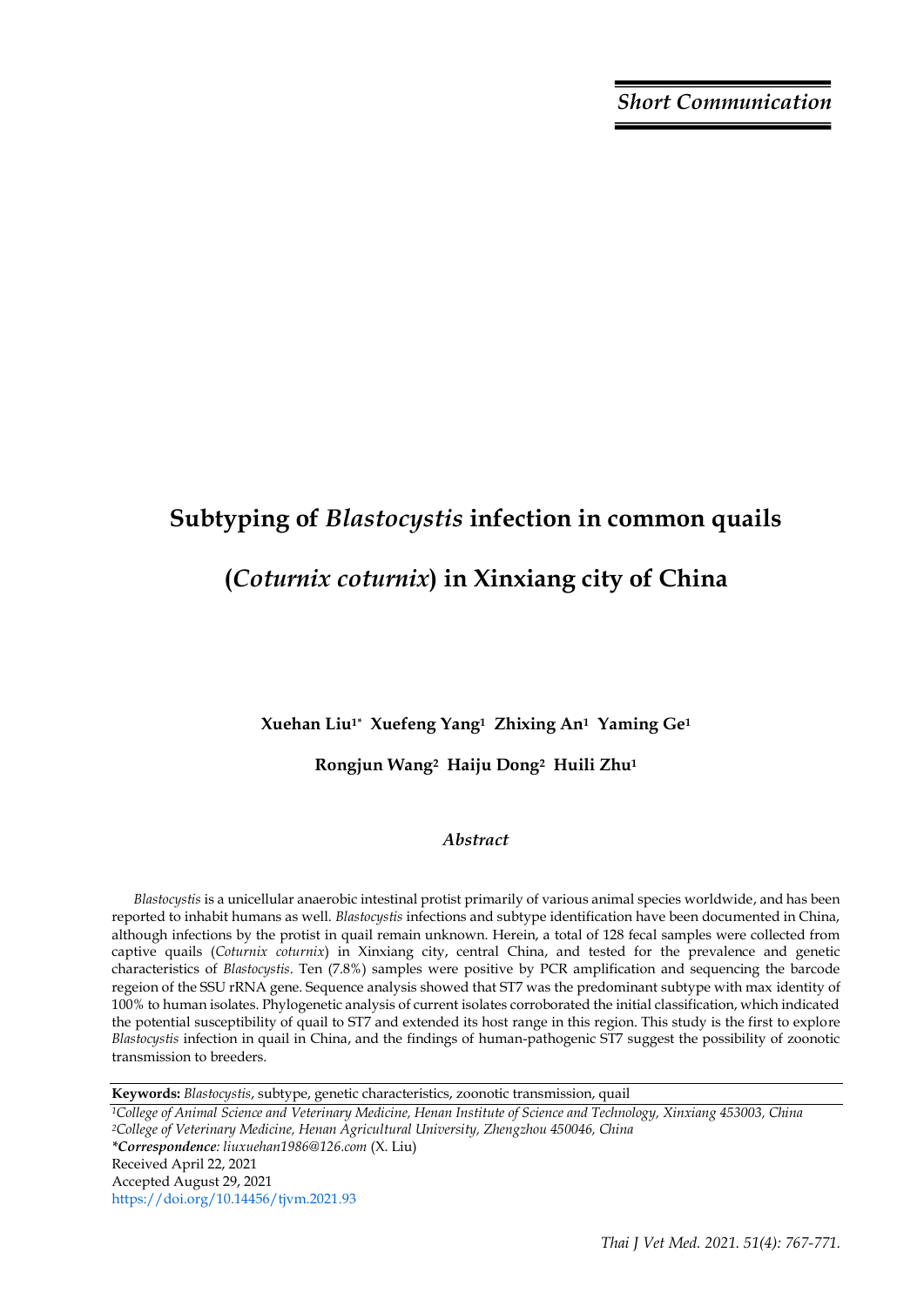#### *Introduction*

*Blastocystis*, one of the most common protists, is commonly reported in the feces of a variety of vertebrate species worldwide, including humans and birds (Deng *[et al.,](#page-3-0)* 2021a). Generally, *Blastocystis*  inhabits the gastrointestinal tract of hosts and is transmitted via the fecal-oral route. Contaminated food and water are the primary sources of infection (Chai *[et al.,](#page-3-1)* 2020; [Deng](#page-3-2) *et al.,* 2021b). Annually, this parasite is believed to colonize the guts of approximately 1 to 2 billion patients globally based on epidemiological surveys [\(Scanlan and Stensvold,](#page-4-0)  [2013\)](#page-4-0). Recent studies have shown that the occurrence of IBS (irritable bowel syndrome) and IBD (inflammatory bowel disease) are associated with *Blastocystis* infection [\(Kumarasamy](#page-4-1) *et al.,* 2018). Infection with *Blastocystis* typically presents as slight intestinal discomfort, including abdominal pain, vomiting, constipation, diarrhea, and flatulence [\(El-](#page-3-3)[Badry](#page-3-3) *et al.,* 2018; [Stensvold and Clark, 2016\)](#page-4-2). It has been demonstrated that healthy or asymptomatic individuals from different continents can carry *Blastocystis* with a high prevalence, and partial human infections may be due to the zoonotic transmission of *Blastocystis* [\(Deng](#page-3-2) *et al.,* 2021b; Xiao *et al.,* [2019\)](#page-4-3).

Extensive genetic diversity has been reported within the genus *Blastocystis* [\(Gentekaki](#page-3-4) *et al.,* 2017). Based on sequence analysis of the SSU rRNA gene, *Blastocystis* have been classified into 22 different subtypes (STs) [\(Deng](#page-3-0) *et al.,* 2021a[; Stensvold and Clark,](#page-4-4)  [2020\)](#page-4-4). Notably, infection rates associated with different STs are highly variable in either geographical regions or hosts [\(Clark](#page-3-5) *et al.,* 2013). To date, at least 10 STs, consisting of ST1-10, ST12 and ST14, are have exhibited zoonotic transmission with varying prevalence [\(Chai](#page-3-1) *et al.,* [2020\)](#page-3-1). However, other STs strains are usually exclusively found in a few special animal species, exhibiting some host-specificity [\(Stensvold and Clark,](#page-4-2)  [2016\)](#page-4-2). Studies conducted in numerous countries show that ST6-7 are the most common STs detected in birds [\(Deng](#page-3-2) *et al.,* 2021b[; Deng](#page-3-6) *et al.,* 2019; [Greige](#page-4-5) *et al.,* 2018; [Salehi](#page-4-6) *et al.,* 2021b; [Wang](#page-4-7) *et al.,* 2018). In addition, ST1- 2, ST4, ST5, ST8, ST10, ST14 and ST24 have occasionally been isolated from several bird species [\(Deng](#page-3-6) *et al.,* [2019;](#page-3-6) [Maloney](#page-4-8) *et al.,* 2020[; Roberts](#page-4-9) *et al.,* 2013; [Rostami](#page-4-10) *et al.,* [2020;](#page-4-10) [Stensvold](#page-4-11) *et al.,* 2009).

In past decades, *Blastocystis* infections have been reported in a variety of avian species, including poultry, pets, and captive wildlife, with different prevalence [\(Chai](#page-3-1) *et al.,* 2020[; Maloney](#page-4-8) *et al.,* 2020[; Salehi](#page-4-6) *[et al.,](#page-4-6)* 2021b). In China, some *Blastocystis* isolates harboring host-specific adaptations for poultry have been isolated from human patients [\(Ning](#page-4-12) *et al.,* 2020). However, no information on the infection and subtype identification of *Blastocystis* in common quails in China is currently available, and its role as reservoirs of human infection remains unclear. This study aimed to estimate the prevalence and genetic characteristics of *Blastocystis* in common quails in central China, and to assess the associated zoonotic risk.

## *Materials and Methods*

*Ethical statement:* This study was performed in strict accordance with the recommendations of the Guide for

the Care and Use of Laboratory Animals of the Ministry of Health, China. The protocol of the current study was reviewed and approved by the Research Ethical Committee of the Henan Institute of Science and Technology. Before the initiation of experiments, permission was obtained from farm owners prior to the collection of fecal samples, and no animals were harmed during the sampling.

*Sample collection and DNA extraction:* A total of 128 samples were collected from a farm that raised common quails in October 2019 in Xinxiang city, central China. Every three quails were housed together in a separate cage, and before cleaning the excrement disc of quail cages, approximately 10 g fresh feces were randomly sampled from the feces one disc per cage as one sample. Each stool sample was collected into a sterile Eppendorf tube and sealed. Furthermore, sterile disposable gloves were used and changed between the collection of each sample to minimize potential sources of contamination among cages. No obvious clinical signs such as diarrhea or apocleisis were observed by farm veterinarians in the sample collection. All fecal samples were transported to the laboratory in a refrigerated sampling box within 24 h of collection, and DNA extraction was performed immediately upon arrival.

Approximately 200 mg feces of each sample were used to extract genomic DNA using the Stool DNA Kit (Omega Bio-Tek Inc., D4015-2, USA) according to the manufacturer's protocol. A total of 200 µl DNA was eluted using elution buffer at 65 °C. The DNA was then stored at -20 °C until the time of PCR analysis.

*Subtyping Blastocystis:* All extracted DNA was subjected to PCR amplification to screen for the presence of *Blastocystis* infection by targeting a ~600 bp fragment of the barcode region of the SSU rRNA gene, using the primers and cycling parameters reported previously [\(Scicluna](#page-4-13) *et al.,* 2006). The PCR reaction was conducted in a reaction volume of  $25 \mu$  containing  $12.5 \mu$ µl Taq PCR Master Mix (Sangon, Shanghai, China), 1 µl each primer (0.01 μM), 2 μl genomic DNA, and 8.5 μl double distilled  $H_2O$ . A total of 35 amplification cycles were used for the PCR. Reagent grade H2O was used as a negative control in all PCR runs. Amplicons were resolved using 1% agarose gel electrophoresis, and bands were visualized with ethidium bromide staining. Positive PCR products were bidirectionally sequenced on an ABI 3730 DNA Analyzer (Applied Biosystems, CA, USA).

*Phylogenetic analysis and accession numbers:* Nucleotide sequences generated here were aligned with each other using the program Clustal X v.2.1 [\(http://www.clustal.org/\)](http://www.clustal.org/), and were then subjected to a BLAST search [\(http://www.ncbi.nlm.nih.gov/](http://www.ncbi.nlm.nih.gov/blast/) [blast/\)](http://www.ncbi.nlm.nih.gov/blast/) to identify *Blastocystis* subtypes. Reference sequences were downloaded from the GenBank database [\(http://www.ncbi.nlm.nih.gov\)](http://www.ncbi.nlm.nih.gov/). Before phylogenetic analysis, the obtained sequences and reference sequences were aligned again using the Clustal W algorithm in MEGA 7.0 [\(http://www.](http://www.megasoftware.net/) [megasoftware.net/\)](http://www.megasoftware.net/) using the default parameters. A neighbor-joining (NJ) tree was constructed to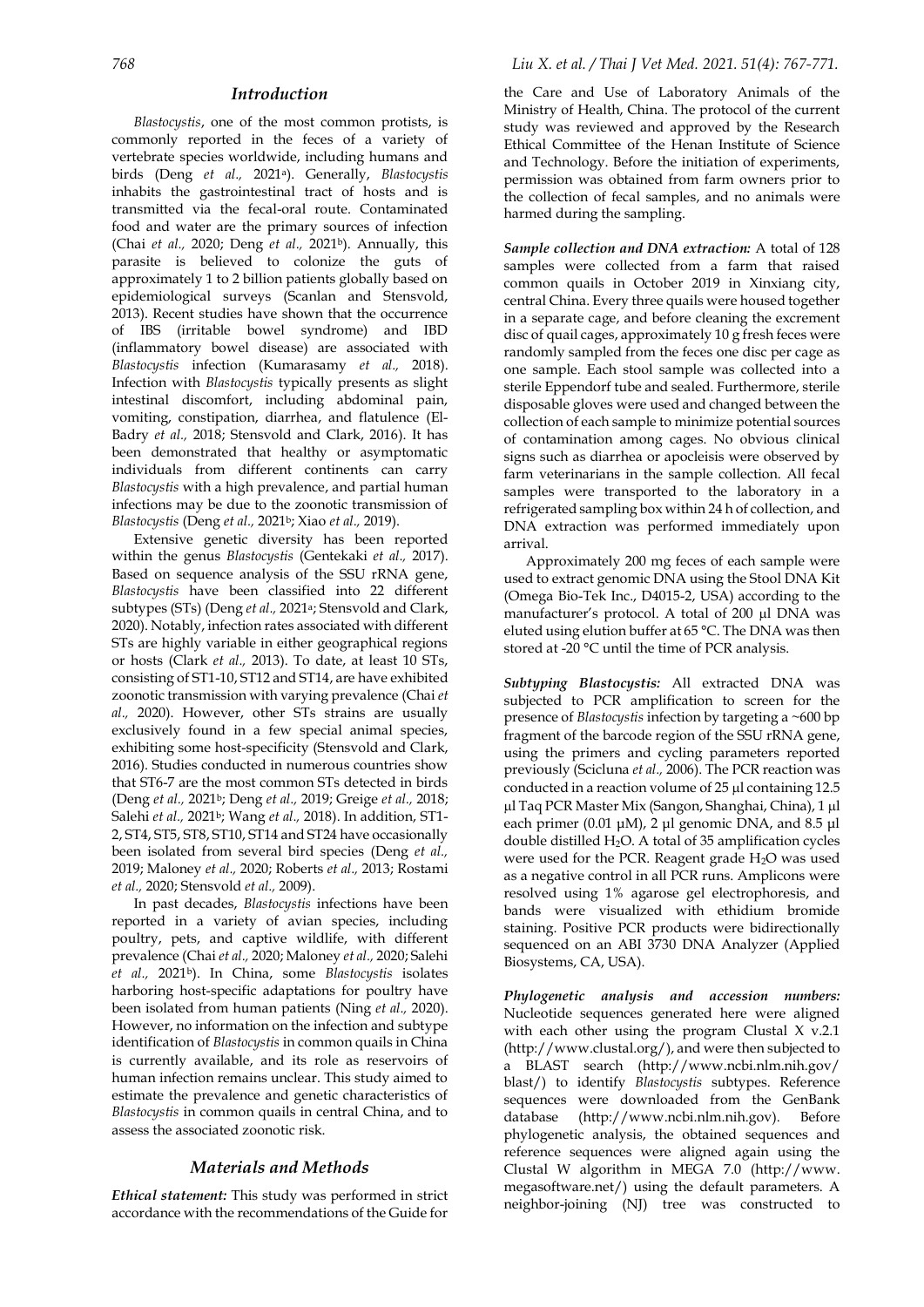determine the genetic relationship of current isolates among *Blastocystis* STs in MEGA 7.0. Evolutionary distances were calculated using the Kimura twoparameter model. Bootstrap analysis with 1000 replicates was utilized to assess the reliability of the phylogenetic tree.

The partial nucleotide sequences of the SSU rRNA genes obtained in this study were deposited in GenBank under accession numbers: MW867026- MW867033.

## *Results and Discussion*

Of the 128 samples screened, 10 (7.8%) were *Blastocystis*-positive by PCR, which was confirmed by sequence analysis. The prevalence of *Blastocystis* in this study was similar to that of birds surveyed in Sichuan (8.8%) and Heilongjiang (7.0%) provinces of China (Deng *et al.,* [2021b;](#page-3-2) [Wang](#page-4-7) *et al.,* 2018). Compared with poultry in the southwest (20.4%) and northwest (15.9%) regions of Iran and Lebanon (32%), the current result was markedly lower [\(Greige](#page-4-5) *et al.,* 2018[; Rostami](#page-4-10) *[et al.,](#page-4-10)* 2020; [Salehi](#page-4-6) *et al.,* 2021<sup>b</sup>). Due to studies of quails involving small sample sizes, the highest prevalence of 20% (1/5) was reported in Brazil [\(Maloney](#page-4-8) *et al.,* 2020). Likewise, other wild birds infected with *Blastocystis* exhibited a wide prevalence range (0-100%, e.g. 60% in ostriches and 100% in Swan geese) [\(Roberts](#page-4-9) *et al.,* 2013; [Stensvold](#page-4-11) *et al.,* 2009).

Adjustment of the alignment windows revealed that the sequences of all 10 isolates were identical to each other, and were identified as ST7 accompanied with max identity of 100% to human isolates from China (FJ809939 and EU082109). Compared to other isolates from different hosts in the GenBank data, anywhere from 1 to 19 nucleotide differences were observed in sequences of quail isolates in the present study. In the phylogenetic tree, all of the *Blastocystis* isolated here were grouped into subtype ST7 of various hosts, and were thus confirmed to be *Blastocystis* ST7 (Fig.1). Previous studies have indicated that ST7 infection occurs sporadically in a few captive wild birds, such as pheasants, swan geese and red crowned cranes [\(Maloney](#page-4-8) *et al.,* 2020[; Wang](#page-4-7) *et al.,* 2018), and was frequently detected in domestic chickens [\(Greige](#page-4-5) *et al.,* [2018;](#page-4-5) [Rostami](#page-4-10) *et al.,* 2020[; Salehi](#page-4-6)*et al.,* 2021b). Quails can be naturally invaded by ST2, ST4, ST6 and ST7, with a predominance of the latter two subtypes [\(Iguchi](#page-4-14) *et al.,* [2007;](#page-4-14) [Maloney](#page-4-8) *et al.,* 2020[; Rivera 2008\)](#page-4-15). However, only ST7 was identified in the present study, suggesting that ST7 was the predominant subtype in quails in that geographic region.

*Blastocystis* ST7 infecting humans, as a rare subtype, has been reported in recent years in some countries, including China, which showed a zoonotic potential [\(Kaczmarek](#page-4-16) *et al.,* 2020; [Khaled](#page-4-17) *et al.,* 2020[; Ning](#page-4-12) *et al.,* [2020;](#page-4-12) [Salehi](#page-4-18) *et al.,* 2021a). Moreover, mammals such as rats, sheep, cattle and guinea pigs also appear to be the hosts of *Blastocystis* ST7, which is suggestive of ST7 transmission between birds and these mammals [\(AbuOdeh](#page-3-7) *et al.,* 2019; [Iguchi](#page-4-14) *et al.,* 2007; [Salehi](#page-4-6) *et al.,* [2021](#page-4-6)b). Several studies on the epidemiology of *Blastocystis* have provided evidence suggesting a higher prevalence of *Blastocystis* among animal handlers or owners compared with humans not normally in contact with animals [\(AbuOdeh](#page-3-7) *et al.,* 2019; [Kaczmarek](#page-4-16) *et al.,* 2020). Thus, the findings of these studies demonstrate a striking zoonotic risk for handlers in the farm.

In conclusion, this study is the first report on *Blastocystis* infection in quails in China. The identification of ST7 suggests a public health implication for humans. However, the transmission route and host-specificity of *Blastocystis* ST7 in birds in this region requires further investigation.

*Consent to Participate:* All the authors consented to participate in this study.

*Consent to Publish:* All the authors consent to publication of this article.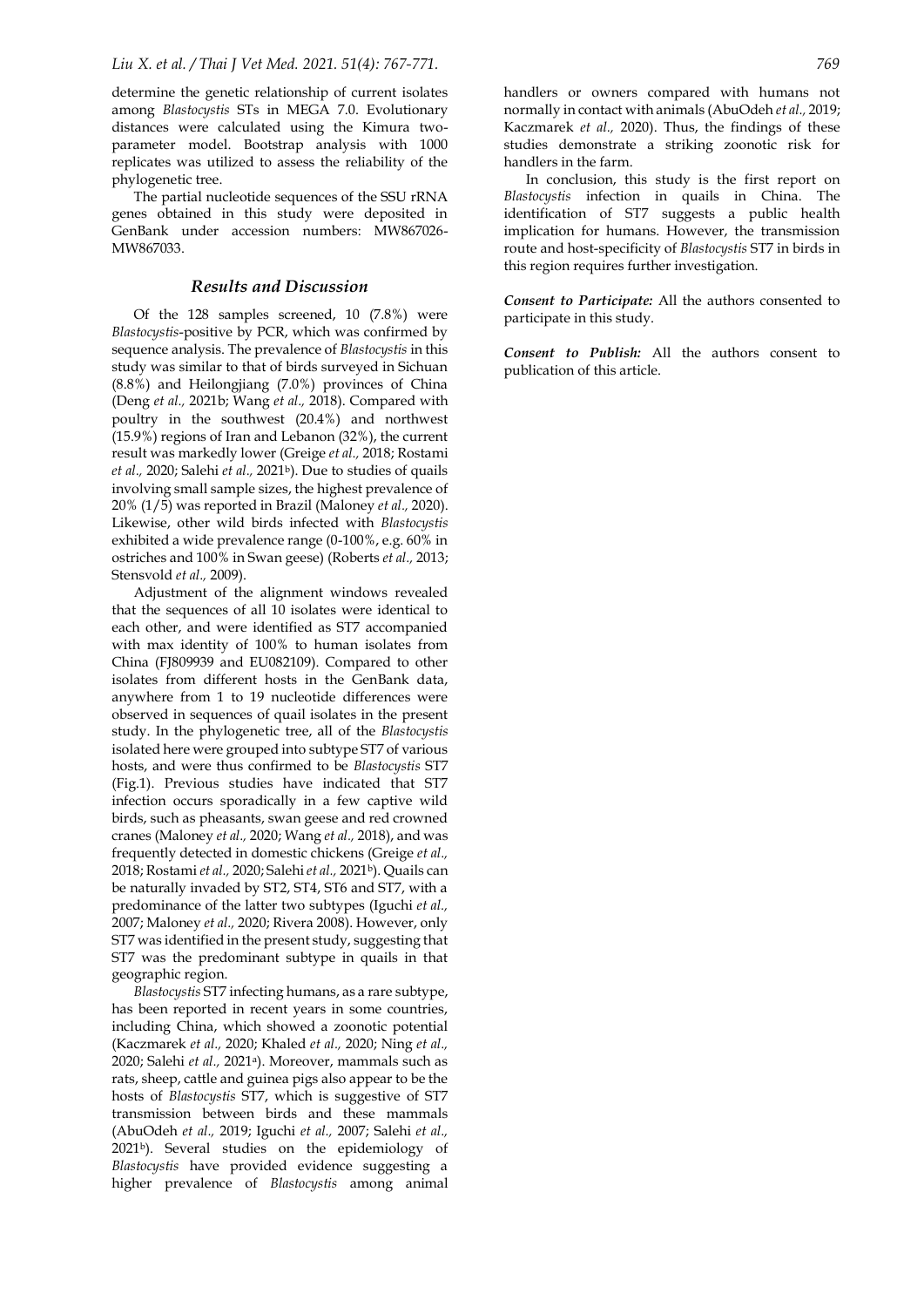

**Figure 1** Phylogenetic relationship of the SSU rRNA genes of *Blastocystis* isolates from quail fecal samples. Relationships to other known *Blastocystis* subtypes was inferred by a neighbor-joining (NJ) method based on evolutionary distances calculated using the Kimura two-parameter model. Bootstrap values were obtained using 1,000 pseudoreplicates. Bar=substitutions/site

#### *Acknowledgements*

This work was supported by the Postdoctoral Science Research Initiation Project of Henan Institute of Science and Technology (number 103020220003/ 013).

*Competing interests:* The authors declare that they have no competing interests.

*Availability of data and materials:* All the sequences obtained in this study are publicly available and have been submitted to GenBank at NCBI.

#### <span id="page-3-5"></span>*References*

- <span id="page-3-7"></span>AbuOdeh R, Ezzedine S, Madkour M et al. 2019. Molecular Subtyping of *Blastocystis* from Diverse Animals in the United Arab Emirates. Protist. 170:125679. doi:10.1016/j.protis.2019.125679
- Chai Y, Deng L, Liu H et al. 2020. First subtyping of *Blastocystis* sp. from pet rodents in southwestern China. Int J Parasitol-Par. 11:143-148. doi:10.1016/j.ijppaw.2020.01.012
- Clark CG, van der Giezen M, Alfellani MA and Stensvold CR. 2013. Recent developments in *Blastocystis* research. Adv Parasitol. 82:1-32. doi:10.1016/B978-0-12-407706-5.00001-0
- <span id="page-3-0"></span>Deng L, Wojciech L, Gascoigne N, Peng G, Tan K. 2021a. New insights into the interactions between *Blastocystis*, the gut microbiota, and host immunity. Plos Pathog. 17:e1009253. doi:10.1371/journal.ppat.1009253
- <span id="page-3-2"></span>Deng L, Yao J, Chen S et al. 2021<sup>b</sup>. First identification and molecular subtyping of *Blastocystis* sp. in zoo animals in southwestern China. Parasit Vector. 14:11. doi:10.1186/s13071-020-04515-2
- <span id="page-3-6"></span>Deng L, Yao JX, Liu HF et al. 2019. First report of *Blastocystis* in giant pandas, red pandas, and various bird species in Sichuan province, southwestern China. Int J Parasitol-Par. 9:298-304. doi:10.1016/j.ijppaw.2019.06.007
- <span id="page-3-4"></span><span id="page-3-3"></span><span id="page-3-1"></span>El-Badry A, Abd El Wahab W, Hamdy D, Aboud A. 2018. *Blastocystis* subtypes isolated from irritable bowel syndrome patients and co-infection with Helicobacter pylori. Parasitol Res. 117:127-137. doi:10.1007/s00436-017-5679-4